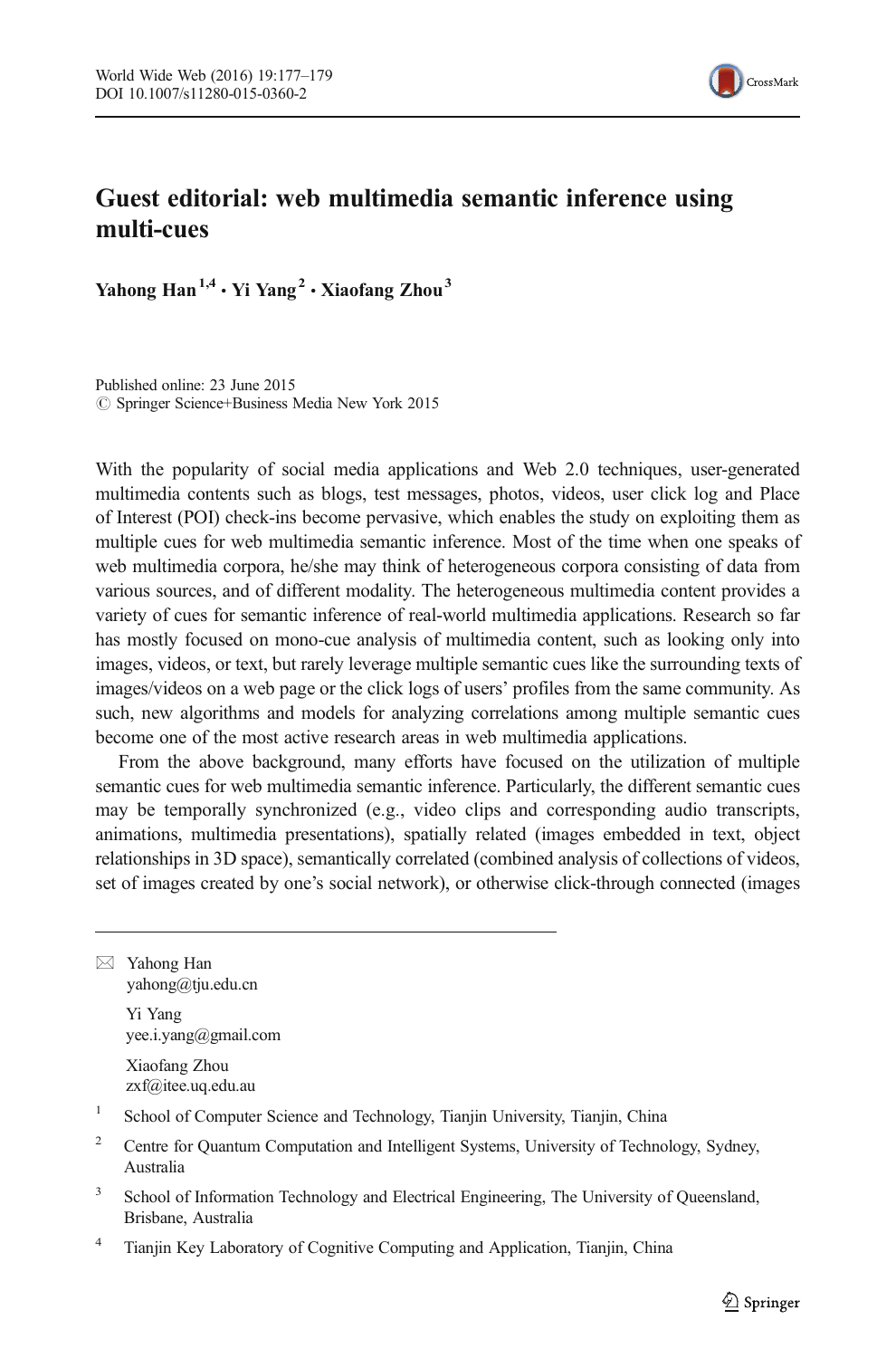with search engine's user click log). The correlations provide abundant context information for web multimedia semantic analysis.

This special issue has gained overwhelming attention and received 23 submissions from researchers and practitioners working on Web multimedia semantic analysis. After initial examining of all submissions, 21 papers are selected into the regular rigorous review process and each submission has been reviewed by at least two reviewers. After 2–3 round reviews, eventually seven quality papers are recommended to be included into this special issue, which are summarized as below.

Multi-modality and cross-media analysis are typical ways of multi-cue analysis in Web multimedia semantic inference. In this issue, two papers investigate cross-media distance metric learning and domain adaptation for Web multimedia semantic analysis. The paper, titled "A Cross-media Distance Metric Learning Framework based on Multi-view Correlation Mining and Matching", presents a novel cross-media distance metric learning framework based on sparse feature selection and multi-view matching. Cross-media distance metric learning focuses on correlation measure between multimedia data of different modalities. However, the existence of content heterogeneity and semantic gap makes it very challenging to measure cross-media distance. The proposed method employs sparse feature selection to select relevant features and then maximize the canonical coefficient during image-audio feature dimension reduction for cross-media correlation mining. A multi-modal semantic graph is constructed to find the embedded manifold cross-media correlations. The proposed method shows good performance in cross-media retrieval for image-audio dataset. Different from the cross-media analysis, domain adaptation aims at exploring how to improve the semantic analysis of target domain by transferring knowledge from related auxiliary domains. The paper "Active Domain Adaptation with Noisy Labels for Multimedia Analysis" targets the fact that automatic the Web semantic detector may be noisy and the number of positive examples is limited. For example, available labeled data are insufficient in many applications. Since the source and target domains usually have different distributions, it is possible that the domain expert may not have sufficient knowledge to answer each query correctly. The paper proposes to utilize active learning and domain adaptation to minimize the required amount of labeled data for model training. The proposed method can efficiently minimize the required amount of labeled data for domain adaptation. Experiments on the tasks of Web image classification and cross-domain head pose estimation in videos show the effectiveness of the proposed method.

Feature construction or feature learning is a fundamental problem in Web multimedia semantic analysis, as it can help bridge the semantic gap between low-level features and high-level semantic. The paper "Feature Aggregating Hashing for Image Copy Detection" and "Compact Representation for Large-Scale Unconstrained Video Analysis" explore how to effectively represent images or videos for image copy detection and video recognition. The paper "Feature Aggregating Hashing for Image Copy Detection" and "Compact Representation for Large-Scale Unconstrained Video Analysis" proposes a promising approach using binary finger-prints to define visual words. Then machine learning based hashing to generate binary codes of visual words and get hashing functions which map local features into binary code efficiently. Histograms of visual words are constructed as image representation and histogram comparison is employed to measure the similarity between two images. Experiments on benchmark image datasets demonstrate the better performance of the proposed method in image copy detection. As most of the recent proposed video features are in high dimensionality, the computation costs are increased especially in the large-scale Web applications. The paper "Compact Representation for Large-Scale Unconstrained Video Analysis"